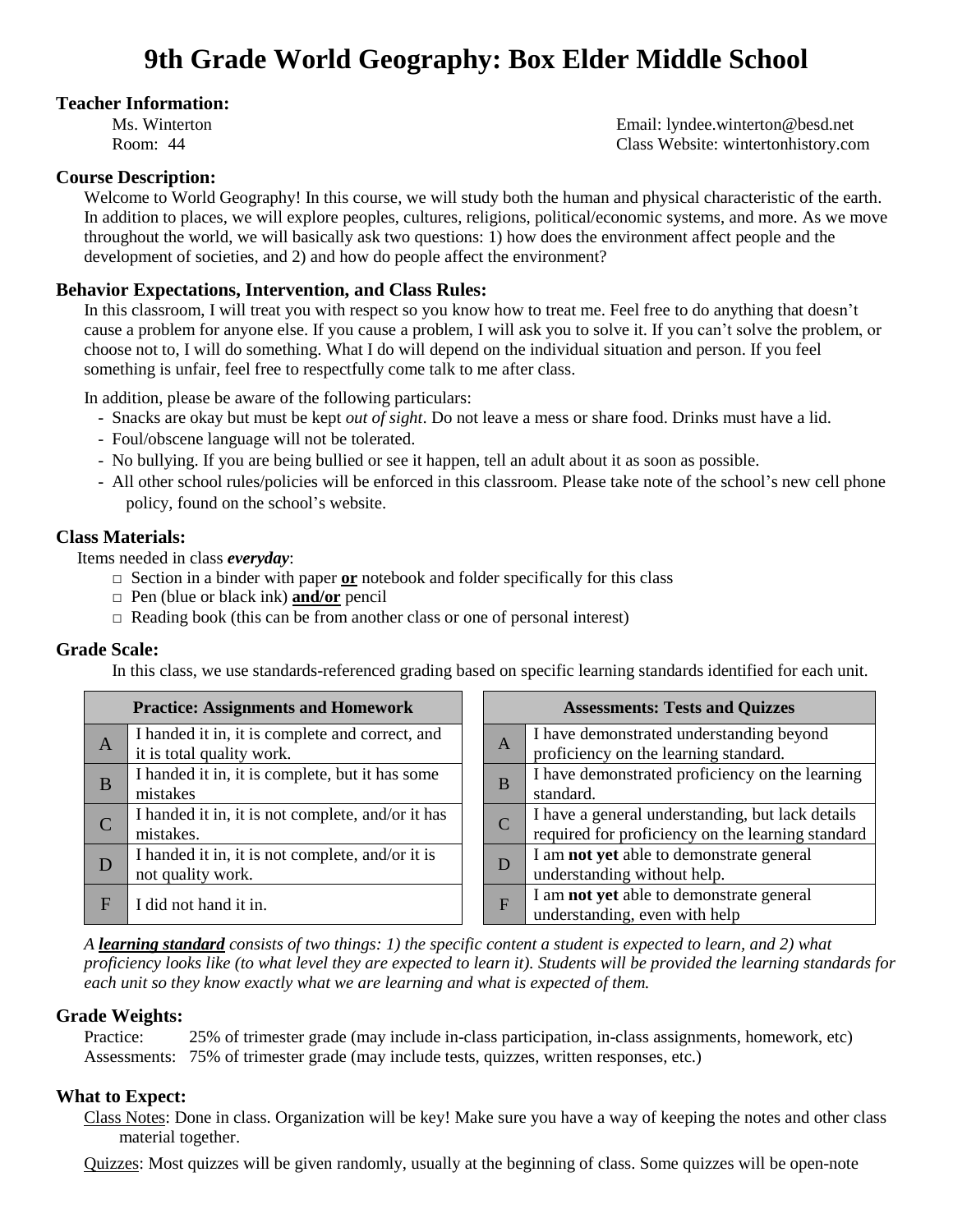while others will be closed-note.

- Tests: There will be a unit test at the end of each unit. Tests are sectioned into that unit's learning goals. The class period before the test, I will provide study guides, which count as an assignment grade (i.e., they are not optional). Any test section (representing a single learning goal) may be retaken *once*. Generally, students only need to re-take the learning goal they were not proficient in.
- Interventions: We will take time out of class to reteach where necessary. Interventions are determined by performance on individual learning targets, not by overall test or quiz grades.
- Writing: Writing assignments are graded on content *and* grammar. Spelling will be corrected but will not count against students (unless it is actually a grammar issue, not a spelling issue).
- In-Class Projects: We will do periodic in-class projects.
- Homework: There are two homework assignments for this class. 1) A study guide every unit. 2) Interview a veteran.
- Other Assignments: I reserve the right to add or alter types of assignments as needed.
- Citizenship Grades: Citizenship grades are based on classroom behavior, participation, and preparedness. Excessive absences or tardies will affect your ability to participate in class and, thus, will result in a lower citizenship grade. Citizenship grades can be raised by demonstrating consistent effort to improve.
- Movies/Videos: Though we rarely watch a full-length video in class, a complete list of all videos that *may* be used in class (as clips or in full) are listed on my class website.
- Canvas: We may use Canvas or School City to take tests or complete other assignments. These will always be done in class (no need to access Canvas from home) and all grades will be transferred to the Gradebook, accessible through the school website.

## **Missing or Late Work:**

- Missing/Late Work Deadline: Missing or late work from one unit must be turned by the end of that unit. Anything turned in after its unit is past will be subject to a 20% penalty.
- Test/Quiz Retakes: Retakes may be taken at any time within the trimester for full points. However, remember that the farther away you get from the original day, the harder it is to increase your proficiency score. Typically, you will only need to retake the section for the learning target where proficiency was not demonstrated.
- No-name papers will be thrown away and marked as 0. The work can be re-done but will be docked points. Please remember to put your name on things.
- Students are personally responsible to track down make-up work and late work. You can look on my website or come talk to me. Make-ups should be done before/after school. Retakes can be taken during intervention time in class. You can also check grades through Gradebook on the school website.

If there are extenuating circumstances, please let me know as soon as possible.

### **Hall Passes:**

At the beginning of each trimester, students will each be issued four hall passes. You must keep track of your own hall passes. You *may not* share hall passes with other students. Lost hall passes cannot be replaced. To use the hall pass, please fill out the hall pass completely, simply stand up and hand it to me, and take the hall pass lanyard. Do not raise your hand and ask to leave (if you do, I will say no). You need to return within 5-7 minutes. Hall passes do not roll-over from one trimester to another.

# **Extra Credit:**

While I do not offer extra credit, I will offer occasional bonus points tied to an assessment or assignment.

# **Tardy Policy:**

I will close the door when the tardy bell rings. Students who are not in the room at that time are late.

**Dear Parents:** I am excited to have your student(s) in my class and to work with you as a parent-teacher team. I want both you and your child to feel welcome and encouraged to talk to me with any concerns, feedback, questions, help, or reteaching. It is easiest to get a hold of me through my school email: lyndee.winterton@besd.net. However, do not hesitate to call or make an appointment to meet together. To see what we are doing in class each day, feel free to visit my class website: wintertonhistory.com/geography.